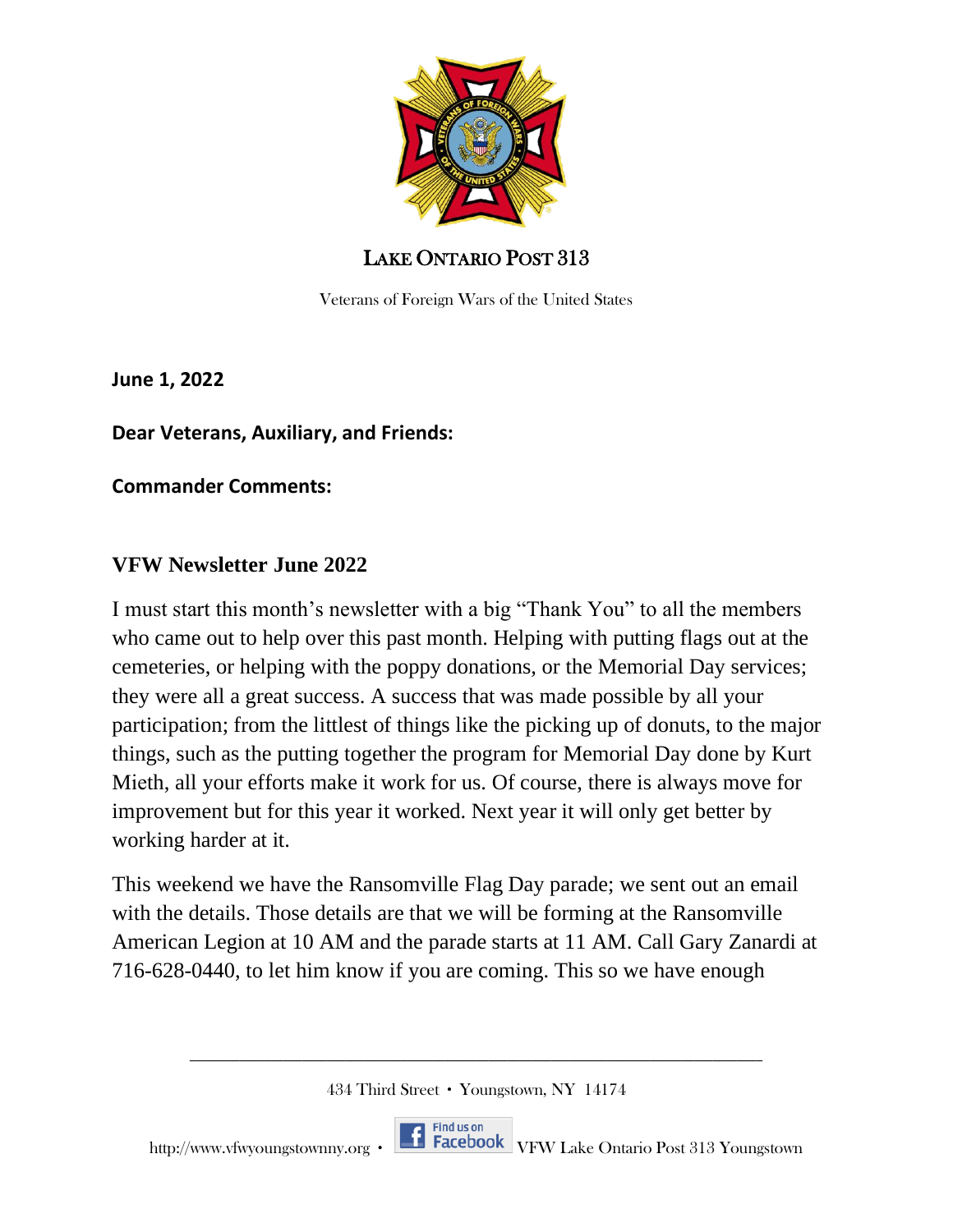Veterans of Foreign Wars of the United States

vehicles available for everyone. Whether it will be rain or shine - whichever - the parade goes on.

Also, at the Lew-Port middle school there is going be the annual Flag Day ceremony. This will be the first time in two or three years. Good to see us getting back to normal. There will coffee and donuts at 8:30 with the show starting at 9:30, come early because the donuts go fast!

Later this month we will be attending the Youngstown Street Dance, on Thursday, June 17. This event will mark the end of school and the beginning of summer vacation. We will be selling flags and giving some items away, items that have been sitting in the basement collecting dust. I hope you can come out for the event. it is a fun evening and only lasts from 5:30 to about 8:30. We will be at the Post at about 5 to pick things up for the table. BUY A FLAG!!

I think that is it for this month. I hope to see you at the regular meeting or at one of the events over the up-coming month. It has been very busy month of May. We will be slowing down for now but picking back up for the fall with BBQ coming up for Veterans Day. Talk to you next month.

# **ED Jackson Post Commander**

#### **MEMBER CONCERNS:**

Please contact the post if you have or know of any member in need.

## **HAPPENINGS AROUND THE POST:**

We are still looking for a volunteer to be Membership Officer to assist with Post recruiting efforts. If interested, please let Ed or Marie know.

434 Third Street ∙ Youngstown, NY 14174

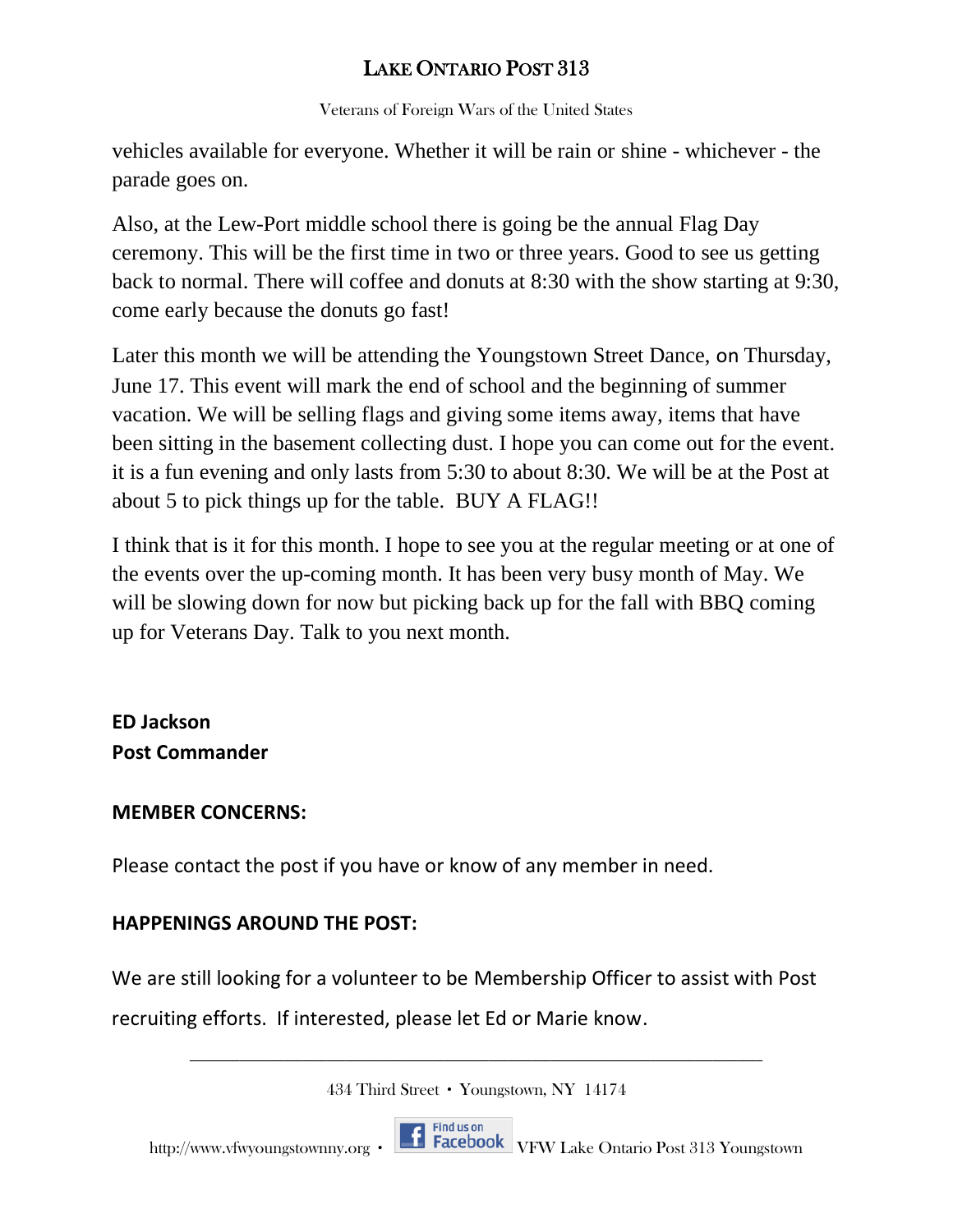Veterans of Foreign Wars of the United States

#### **UPCOMING EVENTS:**

#### **June 13, 6:00 PM. – VFW Post 313 Meeting**

June 11, Ransomville Flag Day parade

June 14, Flag Day / Lew-Port Middle School

June 24, Youngstown Street Dance & Car Cruise

Please come out and support the Post in these activities.

**Will Hartley Post Adjutant**

**VFW Calendar for 2022**

#### **June 2022**

June 4<sup>th</sup> Meeting of Officers

June 11th Post Clean-up outside garden tools maybe needed

June 13th Post Meeting 6PM

June 14th Flag Day Members invited to Lewiston-Porter School Flag Day **Ceremony** 

June 24th End of School Street Dance and Post Flag Sale details to follow

June 25<sup>th</sup> Officers Meeting

434 Third Street ∙ Youngstown, NY 14174